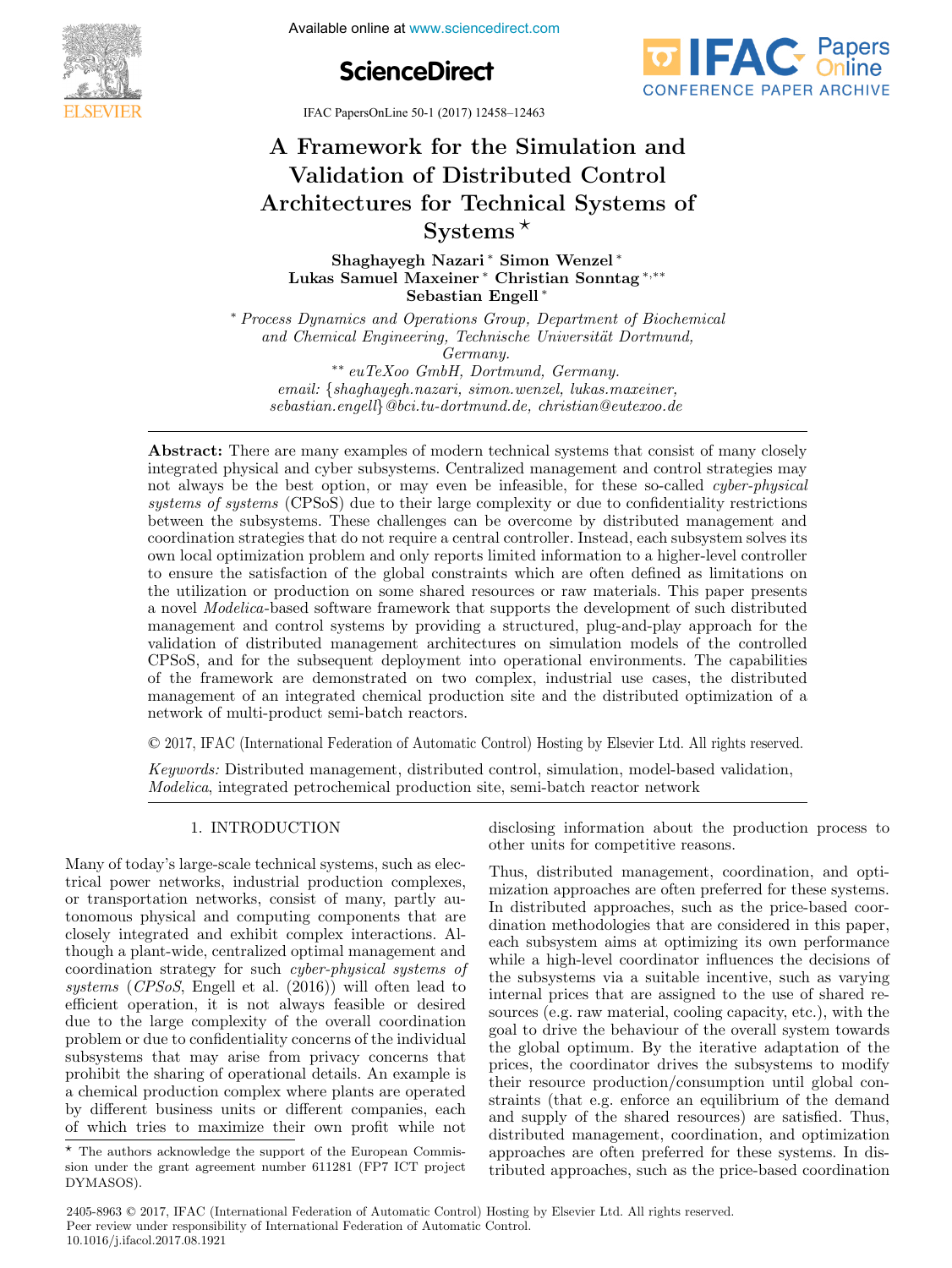methodologies that are considered in this paper, each subsystem aims at optimizing its own performance while a high-level coordinator influences the decisions of the subsystems via a suitable incentive, such as varying internal prices that are assigned to the use of shared resources (e.g. raw material, cooling capacity, etc.), with the goal to drive the behaviour of the overall system towards the global optimum. By the iterative adaptation of the prices, the coordinator drives the subsystems to modify their resource production/consumption until global constraints (that e.g. enforce an equilibrium of the demand and supply of the shared resources) are satisfied.

Because of their large potential to provide significant efficiency gains for large-scale technical systems that are too complex for centralized optimization, and because these methods only require limited exchange of information between different subsystems, novel distributed management and coordination methods and tools are in the focus of several research and innovation efforts<sup>1</sup>, but bridging the gap between academic research and development and industrial deployment is a major challenge. Academic prototypes are often implemented in a proprietary fashion, which makes it difficult to connect them to (often preexisting, heterogeneous) simulation models since suitable interfaces and integrations must be built manually. For the systematic validation of such novel solutions, a plug-andplay approach is needed that allows engineers to quickly assemble a simulation model of a complex CPS from model components, to implement the often complex communication architecture of the distributed architecture, to integrate distributed management architectures with simulation models, and to quickly modify simulation models such that they reflect the constant evolution of the CPS that is always present as the engineering of these systems is never finished (e.g. due to inclusion of new components, decommissioning of old components, or replacement of components due to malfunctions or modernization).

In this paper, a simulation and validation framework  $(SVF)$  is presented  $2$  that addresses these challenges. The framework, which is based on the object-oriented, equation-based and open modeling language Modelica for heterogeneous modeling, see e.g. Fritzson (2015), provides a structured approach for the implementation of largescale CPSoS models and their connection to distributed automation architectures that aims at reducing the (currently large) engineering effort while improving the quality of the designed system. An essential feature of the framework is that it provides standardized and generic interfaces to which management algorithms and different types of models can be easily connected. Standardized interfaces allow engineers to extend the distributed management systems, which will significantly increase the re-usability of newly developed models in different scenarios, makes the model development more efficient and less error-prone, and allows to easily test and validate different management algorithms on an (existing) model of an industrial CPSoS. They also simplify the deployment of new distributed management architectures to the automation hardware of



Fig. 1. The conceptual structure of the simulation and validation framework.

the real-world CPSoS since the interfaces can be directly connected to hardware systems.

The remainder of this paper is structured as follows: In section 2, the simulation and validation framework is described. The capabilities of the framework are subsequently illustrated on two realistic use cases, an integrated chemical production complex and a multi-reactor multiproduct semi-batch plant, in sections 3 and 4. The paper closes with conclusions in section 5.

## 2. THE SIMULATION AND VALIDATION FRAMEWORK

A conceptual outline of the simulation and validation framework is shown in Fig. 1. Each subsystem (representing a physical component of the overall system, such as a processing plant) in this framework is assumed to include a local management and control algorithm which performs real-time control. The behavior of each subsystem is represented by a validation model (a detailed model of the physical system) and is connected to the local control algorithm via standardized interfaces. The interfaces are indicated in Fig. 1 using solid and dashed arrows. If a hierarchical management system is desired, an additional global coordination algorithm can be connected to the local controllers.

The simulation and validation framework is implemented as a generic Modelica-based component that includes five Modelica-based packages, each of which implements a major part of the framework, and the simulation model of a CPSoS is a custom Modelica model that relies on the features and structures that are defined in these packages, such as a generic Model Management Engine(MME) that is responsible for orchestrating the executions of the system components and for transferring data between between the components.

The simulation model of a CPSoS does not have to be generated manually by the user. Instead, a generic, easyto-understand XML-based configuration file has been developed that serves as an input for the generation of the simulation model in *Modelica*, including all the interconnections, components, and interfaces, see Nazari et al. (2015b). The simulation model is generated by parsing the

See e.g.  $\mathrm{http://www.dymasos.eu/}$ 

<sup>2</sup> A preliminary version of this framework is described in Nazari et al. (2015a).